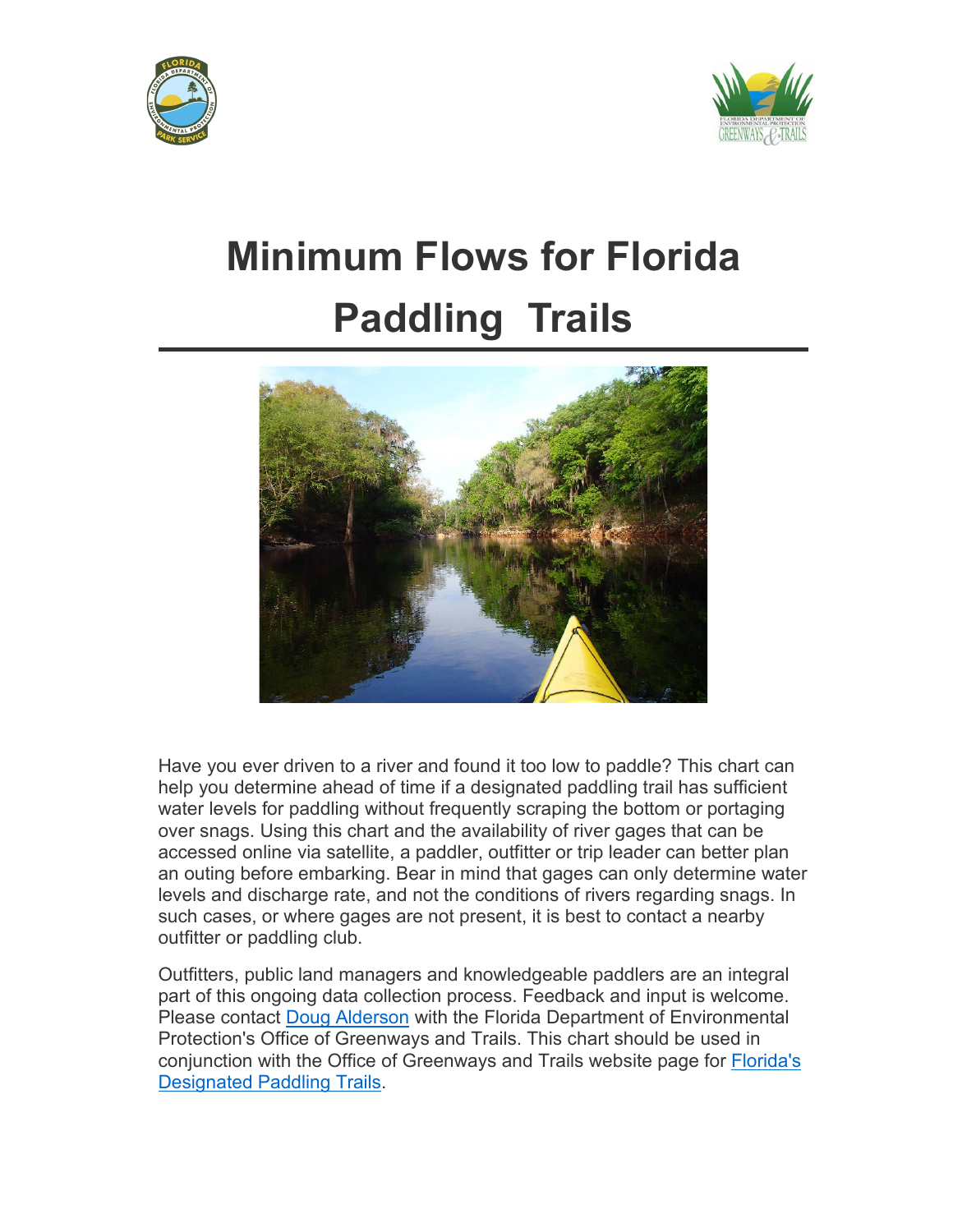



The chart is only designed to be relevant to the river sections that are part of a designated paddling trail, and measurements are for gage height and not discharge rate.

## **Note: It is generally unsafe to paddle a river during flood stage.**

### **Websites for online gages referenced:**

[United States Geological Survey \(USGS\) by river basin](http://waterdata.usgs.gov/fl/nwis/current/?type=flow&group_key=basin_cd) [USGS gages by county](http://waterdata.usgs.gov/fl/nwis/current?type=flow&group_key=county_cd&search_site_no_station_nm=) [Northwest Florida Water Management District \(NWFWMD\)](http://www.nwfwater.com/Data-Publications/Hydrologic-Data/District-wide-Map-of-Stage-Stations)

[Suwannee River Water Management District \(SRWMD\)](http://www.mysuwanneeriver.org/realtime/river-levels.php)

### **Tide Charts**

On this website, you can check tides for [112 sites along the Gulf of Mexico](http://www.saltwatertides.com/dynamic.dir/floridagulfsites.html)

On this link, you can check tides for [102 sites along Florida](http://www.saltwatertides.com/dynamic.dir/floridaatlanticsites.html)

This site covers [172 sites along the Keys](http://www.saltwatertides.com/dynamic.dir/floridakeyssites.html)

N/A = no information available at this time or not applicable

| <b>Paddling Trail</b>  | <b>Section most</b><br>affected by low<br>water         | <b>Gage used</b>                                 | Min. level for<br>good paddling                                  |
|------------------------|---------------------------------------------------------|--------------------------------------------------|------------------------------------------------------------------|
| Perdido                | Contact<br>Adventures<br>Perdido River:<br>850-968-5529 | <b>USGS</b><br>02376500<br><b>Barrineau Park</b> | Best between 2-6<br>feet; avoid flood<br>stage around 13<br>feet |
| <b>Coldwater Creek</b> | Contact<br><b>Adventures</b>                            | <b>USGS</b><br>02370500                          | N/A                                                              |

### **Minimum Flows Chart**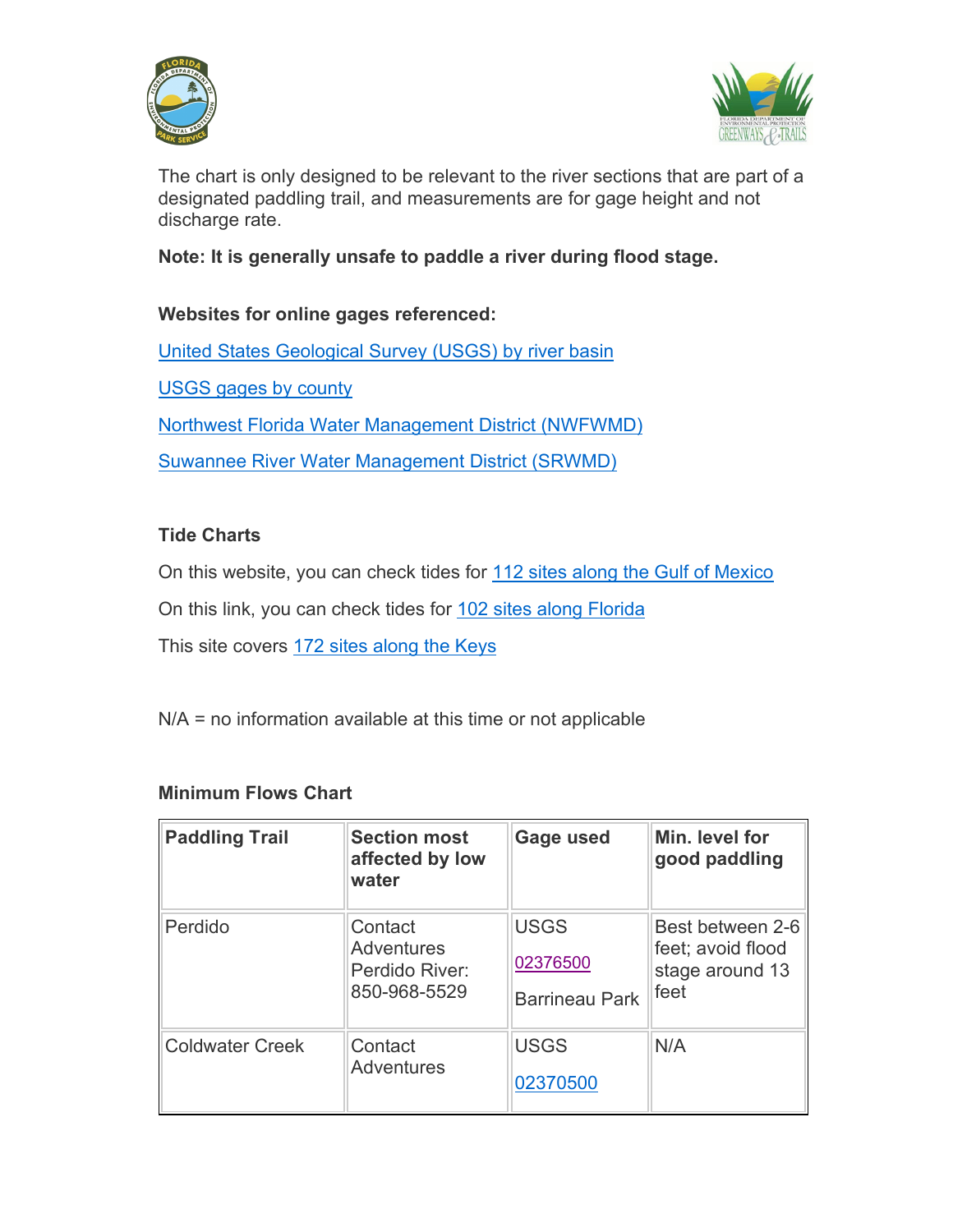



|                                        | Unlimited: 850-<br>623-6197                                                                                                                                                                                                | <b>Milton</b>                                |                                                                        |
|----------------------------------------|----------------------------------------------------------------------------------------------------------------------------------------------------------------------------------------------------------------------------|----------------------------------------------|------------------------------------------------------------------------|
| Juniper Creek                          | <b>Above Red Rock</b><br>Bridge.<br>Contact<br><b>Adventures</b><br>Unlimited: 850-<br>968-5529 or Bob's<br><b>Canoe Rentals:</b><br>850-623-5457.                                                                         | No online gage                               | N/A                                                                    |
| <b>Blackwater River</b>                | Consistently<br>navigable below 6<br>feet. If above,<br>river might be in<br>flood stage.<br>Contact<br><b>Blackwater Canoe</b><br>Rental: 800-967-<br>6789 or<br><b>Blackwater River</b><br>State Park: 850-<br>983-5363. | <b>USGS</b><br>02370000<br><b>Baker</b>      | Below 6 feet                                                           |
| <b>Yellow River</b>                    | Above Milligan<br>(Hwy 90)                                                                                                                                                                                                 | <b>USGS</b><br>02368000<br>Milligan          | 1-2 feet or above                                                      |
| <b>Shoal River</b>                     | Usually navigable<br>below Hwy 90                                                                                                                                                                                          | <b>USGS</b><br>02369000<br><b>Mossy Head</b> | N/A                                                                    |
| Choctawhatchee<br><b>River Blueway</b> | <b>Exposed</b><br>sandbars may not<br>be available                                                                                                                                                                         | <b>USGS</b><br>02365200<br>Pittman           | Best levels for<br>paddling and<br>sandbar camping<br>is below 10 feet |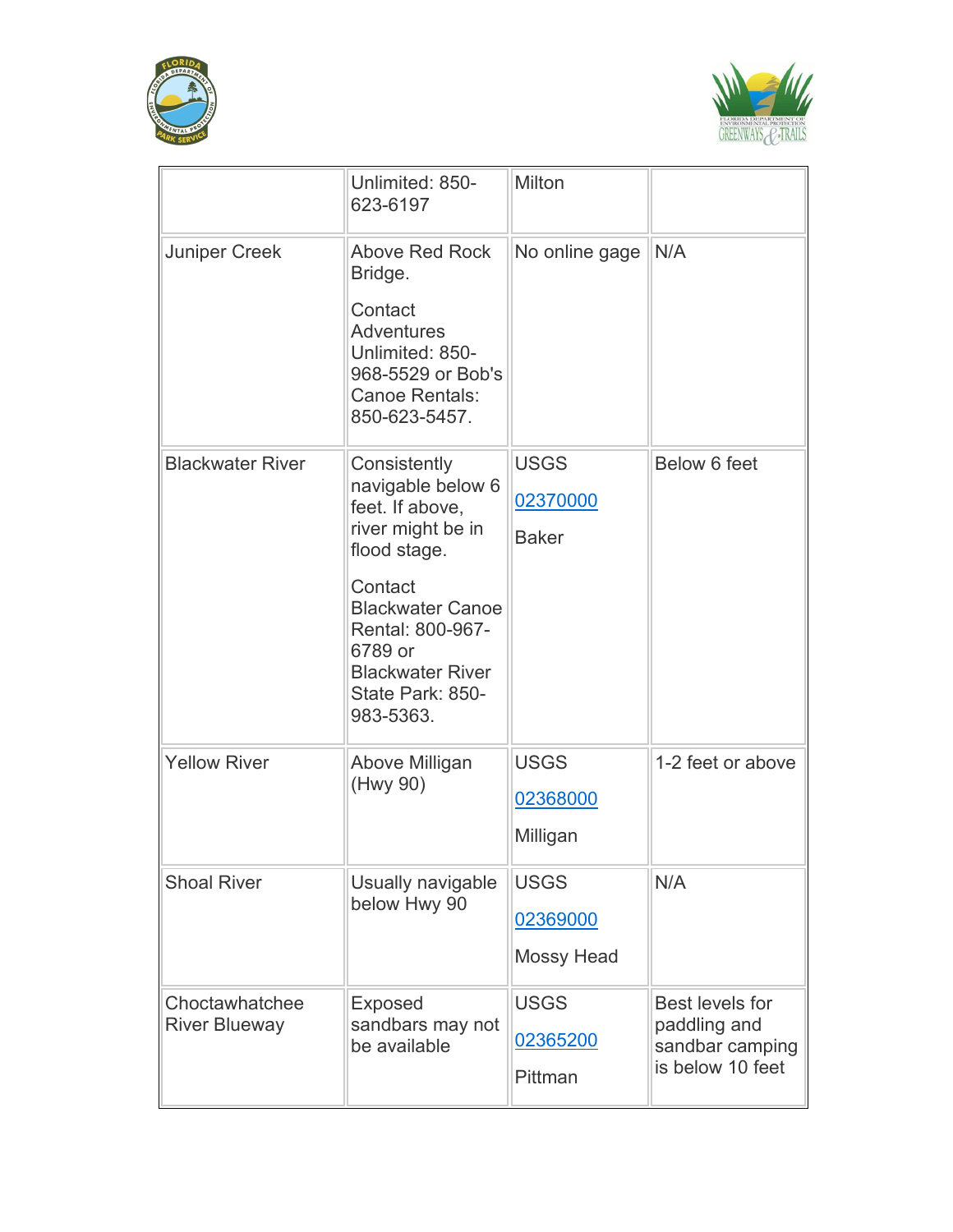



|                                                       | during high water<br>levels                                                                                                                |                                               |                                                                                          |
|-------------------------------------------------------|--------------------------------------------------------------------------------------------------------------------------------------------|-----------------------------------------------|------------------------------------------------------------------------------------------|
| <b>Holmes Creek</b>                                   | Springfed. All of<br>designated trail<br>navigable.                                                                                        | <b>USGS</b><br>02366000<br>Vernon             | N/A                                                                                      |
| <b>Econfina Creek</b>                                 | <b>Between Scott's</b><br><b>Bridge and</b><br>Walsingham Park.<br><b>Call Econfina</b><br><b>Creek Canoe</b><br>Livery, 850-722-<br>9032. | <b>NWFWMD</b><br>544<br><b>Scott's Bridge</b> | Best between 2<br>and 4 feet. Note:<br>gage is not<br>online.                            |
| Chipola River                                         | Designated trail<br>usually navigable.<br><b>Contact Bear Paw</b><br>Canoe Rentals,<br>850-482-4948                                        | <b>USGS</b><br>02358789<br>Marianna           | Above 12 feet not<br>recommended for<br>beginners.                                       |
| <b>Upper Chipola River</b>                            | Snags are<br>prevalent during<br>low water                                                                                                 | No gage                                       |                                                                                          |
| <b>Merritt's Mill Pond</b>                            | Always navigable                                                                                                                           |                                               | N/A                                                                                      |
| Apalachicola River<br>Blueway                         | Most sandbars for<br>camping are<br>under water<br>during high water                                                                       | <b>USGS</b><br>02358000<br>Chattahoochee      | Below 44 feet for<br>good sandbars;<br>river not<br>recommended<br>during flood<br>stage |
| Apalachicola River<br><b>Paddling Trail</b><br>System |                                                                                                                                            | N/A                                           | <b>Tidally influenced</b>                                                                |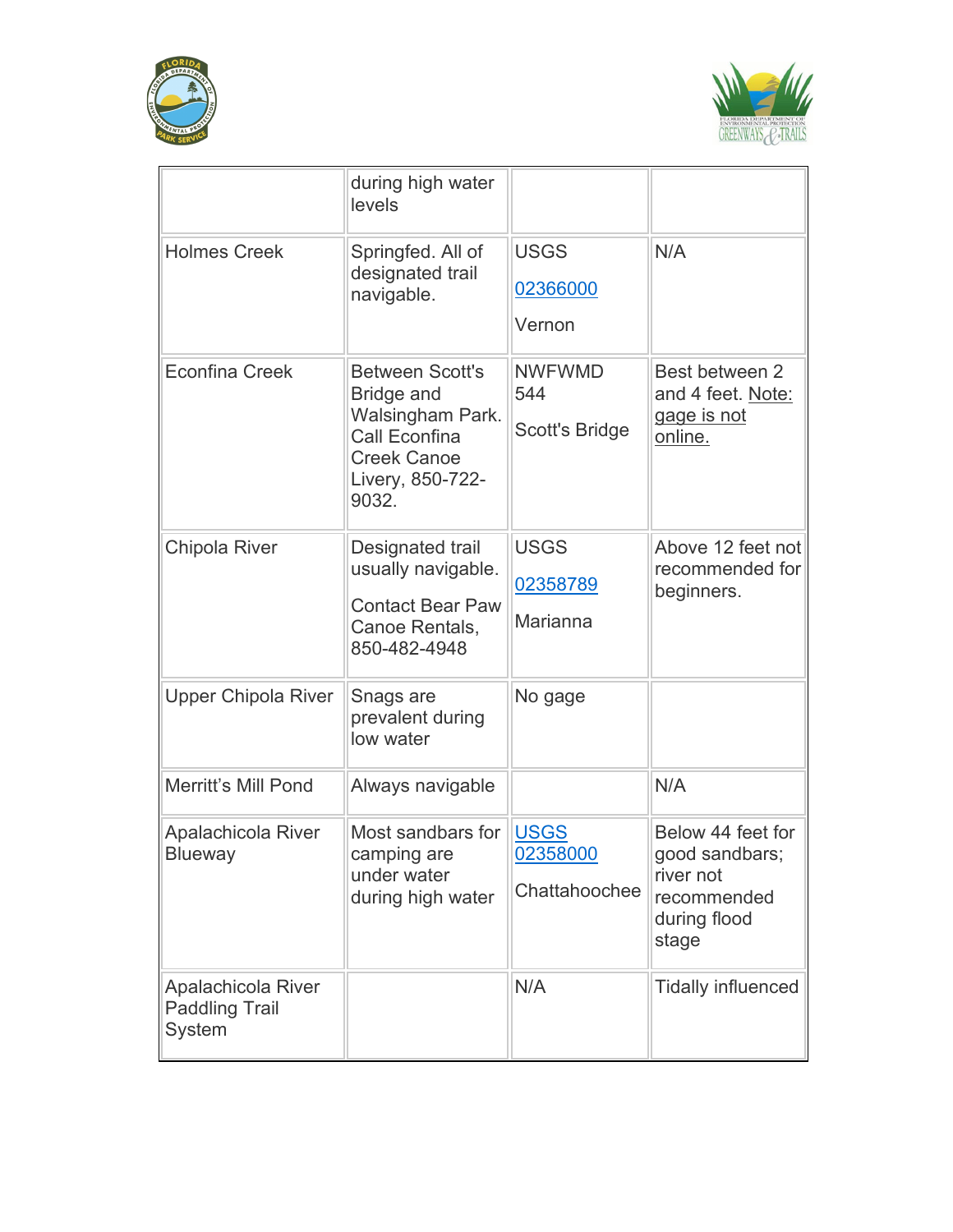



| Ochlockonee River<br><b>North</b>                                             | All. Upper river is<br>prone to snags.                                      | <b>USGS</b><br>02329000<br>Havana             | Above 12.5 feet                            |
|-------------------------------------------------------------------------------|-----------------------------------------------------------------------------|-----------------------------------------------|--------------------------------------------|
| Ochlockonee River<br>South                                                    | Above Whitehead<br>Landing                                                  | <b>USGS</b><br>02330000<br><b>Bloxham</b>     | Above                                      |
| <b>Sopchoppy River</b>                                                        | Oak Park<br><b>Cemetery Bridge</b><br>to Mt. Beeser<br><b>Church Bridge</b> | <b>USGS</b><br>02327100<br><b>Oak Park</b>    | Above 8.5 feet                             |
| Apalachee Bay<br><b>Paddling Trail</b><br><b>System (Chaires</b><br>$Creek$ ) | <b>Smaller tidal</b><br>creeks are not<br>passable at low<br>tide           | N/A                                           | <b>Tidally influenced</b>                  |
| <b>Wakulla River</b>                                                          | Spring-fed river,<br>always navigable                                       |                                               | N/A                                        |
| Lake Jackson                                                                  | Every few years,<br>sinkhole can dry<br>up lake                             | No gage                                       | N/A                                        |
| <b>Wacissa River</b>                                                          | <b>Slave Canal, Best</b><br>on a high tide.                                 | <b>USGS</b><br>02326550<br><b>Nutall Rise</b> | 7.5 feet median<br>(tidally<br>influenced) |
| <b>Aucilla River</b>                                                          | All, especially<br>shoals and above<br><b>Hwy 27</b>                        | <b>USGS</b><br>02326500<br>Lamont             | 48-50 feet                                 |
| <b>Econfina River</b>                                                         | Above park boat<br>ramp                                                     | <b>USGS</b><br>02326000                       | Above 7.5 feet                             |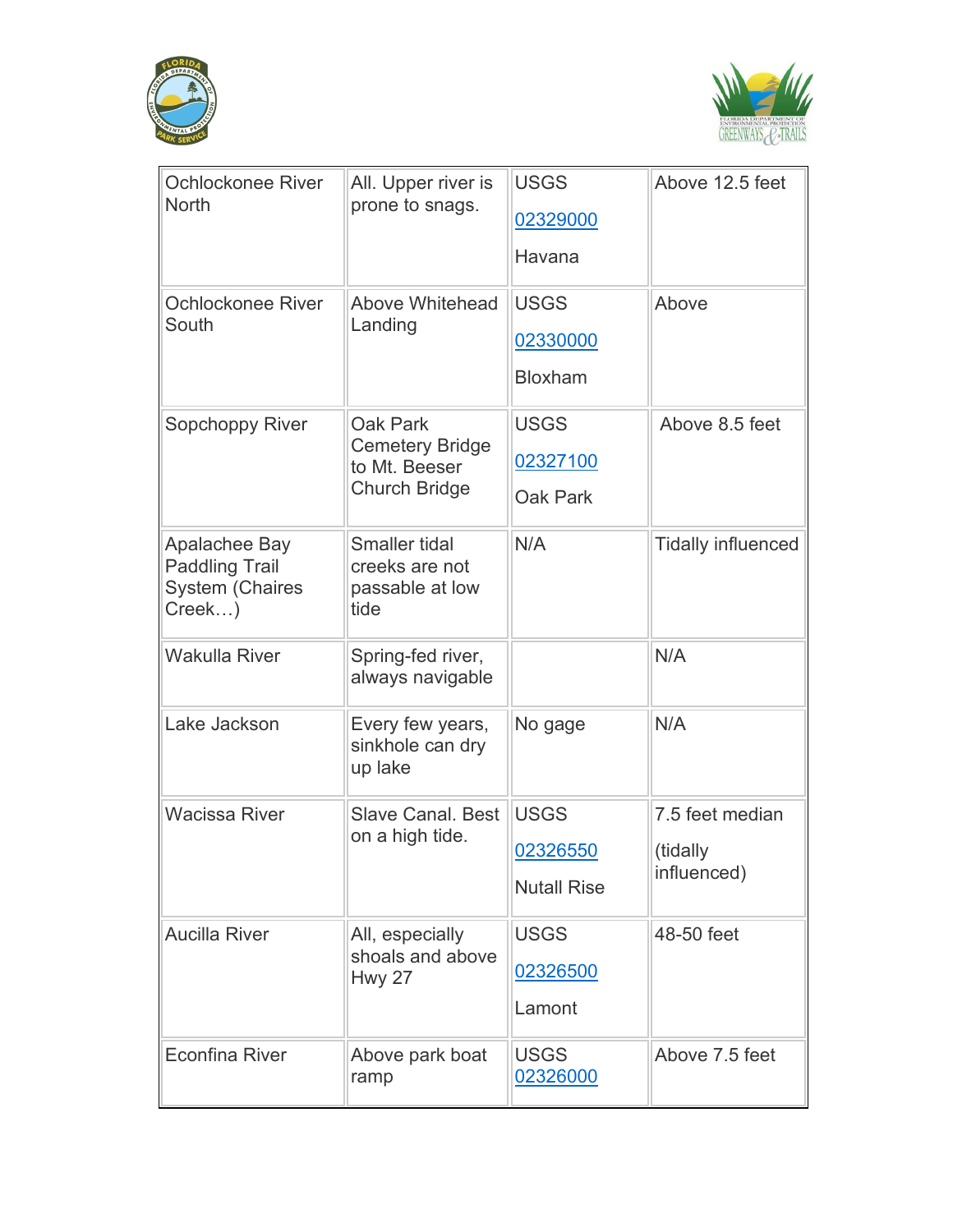



|                                                    |                                                                                                                                                                                            | <b>Near Perry</b>                                 |               |
|----------------------------------------------------|--------------------------------------------------------------------------------------------------------------------------------------------------------------------------------------------|---------------------------------------------------|---------------|
| <b>Withlacoochee River</b><br><b>North</b>         | <b>Above Blue</b><br><b>Springs State</b><br>Park                                                                                                                                          | <b>SRWMD</b><br><b>Pinetta</b>                    | Above 54 feet |
| <b>Suwannee River</b><br><b>North</b>              | <b>Above Suwannee</b><br>Springs. Big<br>Shoals may<br>require portaging<br>below 55 feet<br>For upper river<br>around Fargo,<br>GA, SRWMD<br>Fargo gage<br>should read above<br>93.5 feet | <b>USGS</b><br>02315500<br><b>White Springs</b>   | Above 52 feet |
| <b>Suwannee River</b><br>South                     | consistently<br>navigable below<br>Suwannee<br>Springs, although<br>some shoals can<br>be present                                                                                          | <b>SRWMD</b><br><b>Suwannee</b><br><b>Springs</b> | Above 35 feet |
| <b>Big Bend Saltwater</b><br><b>Paddling Trail</b> | Tidally influenced.<br>Log onto <b>FWC</b><br>website for more<br>information.                                                                                                             |                                                   | N/A           |
| Steinhatchee River                                 | Upper river and<br>falls can be<br>impassable in low<br>water conditions                                                                                                                   | <b>USGS</b><br>02324000<br><b>Cross City</b>      | 11-15 feet    |
| Santa Fe                                           | Above Hwy. 27<br>Bridge is often<br>low. 1-2 low spots<br>below 27 if 441                                                                                                                  | <b>SRWMD</b><br><u>U.S. 441</u><br><b>Bridge</b>  | Above 32 feet |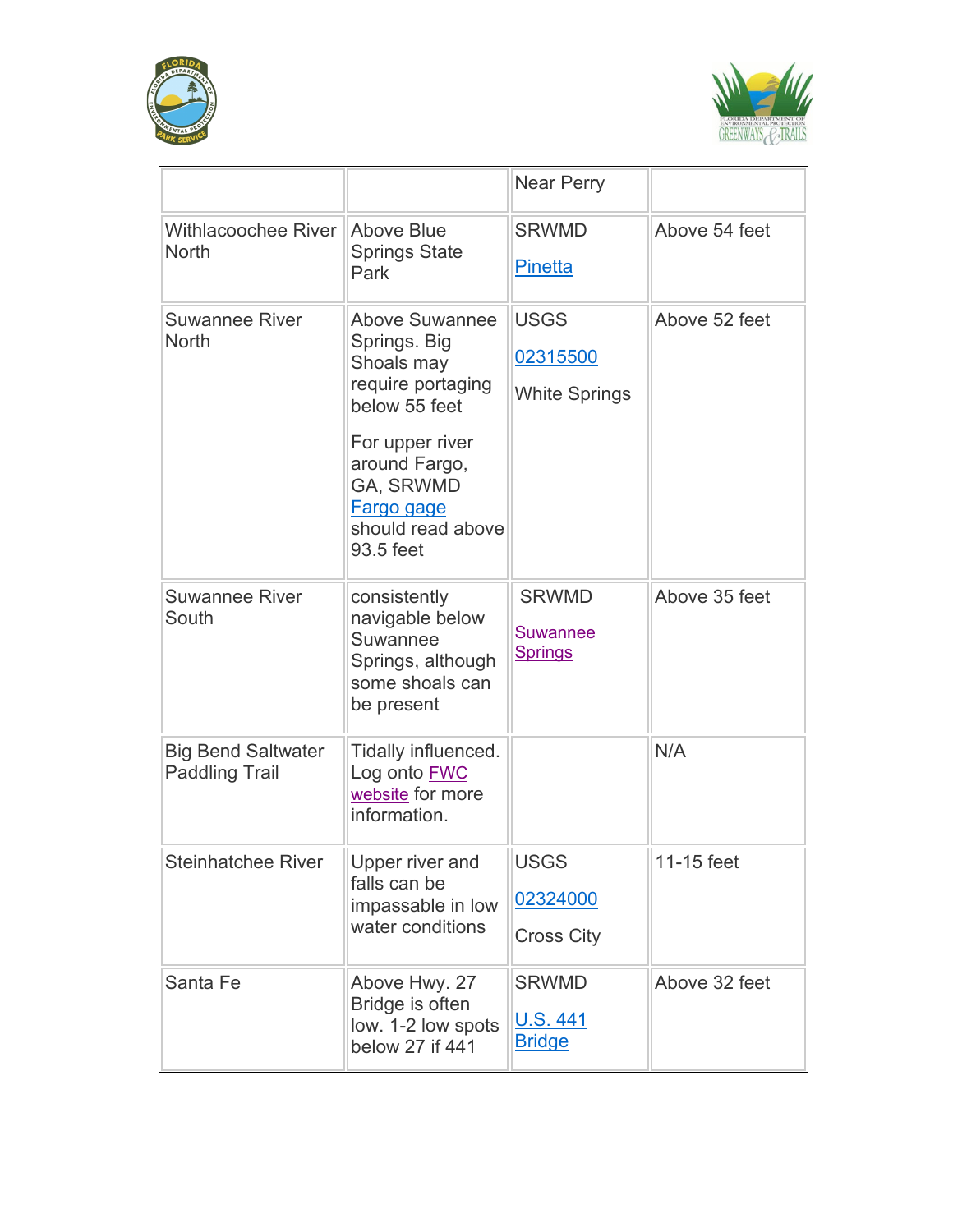



|                          | gage is below<br>31.5.<br><b>Contact Santa Fe</b><br>Canoe Outpost:<br>386-454-2050                                                             |                                      |              |
|--------------------------|-------------------------------------------------------------------------------------------------------------------------------------------------|--------------------------------------|--------------|
| Ichetucknee River        | Spring-fed; water<br>levels always<br>suitable                                                                                                  |                                      | N/A          |
| Potano Paddling<br>Trail | Lake levels are<br>usually sufficient;<br>creek to CR 234<br>can be<br>impassable in low<br>water                                               | No gage                              | N/A          |
| St. Mary's               | Low water can<br>reveal numerous<br>snags in upper<br>river near<br>Macclenny.<br>Contact St. Mary's<br><b>River Fish Camp:</b><br>904-982-7788 | <b>USGS</b><br>02231000<br>Macclenny | Above 2 feet |
| Pellicer                 | Always navigable.<br><b>Contact Faver-</b><br><b>Dykes State Park:</b><br>904-794-0997                                                          | <b>USGS</b><br>02247222<br>Espanola  | N/A          |
| <b>Bulow Creek</b>       | Always navigable<br><b>Contact Bulow</b><br><b>Creek State Park:</b><br>386-676-4050                                                            | No gage                              | N/A          |
| Tomoka                   | Always navigable.                                                                                                                               | <b>USGS</b>                          | N/A          |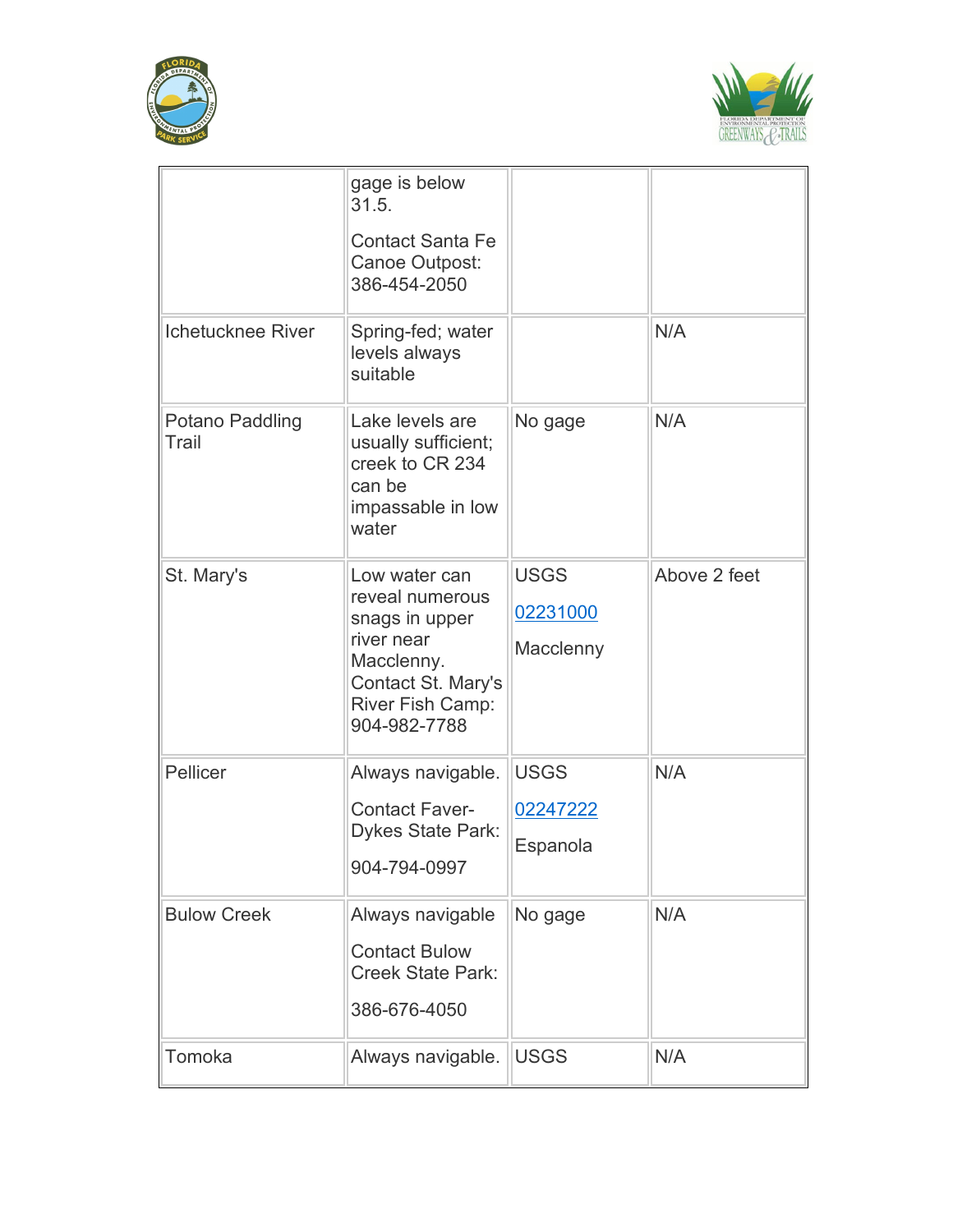



| <b>Spruce Creek</b>                            | <b>Contact Tomoka</b><br><b>State Park:</b><br>386-676-4050<br><b>Contact Cracker</b><br><b>Creek Outfitters</b><br>386-304-0778                   | 02247510<br><b>Holly Hill</b><br><b>USGS</b><br>02248000<br>Samsula | Most of river is<br>tidally influenced             |
|------------------------------------------------|----------------------------------------------------------------------------------------------------------------------------------------------------|---------------------------------------------------------------------|----------------------------------------------------|
| <b>Putnam County</b><br><b>Blueways</b>        | Water levels are<br>generally suitable                                                                                                             |                                                                     | N/A                                                |
| Withlacoochee River<br>South                   | Lacoochee to<br>Silver Lake.<br><b>Contact Nobleton</b><br>Outpost: 352-796-<br>7176 (open Fri-<br>Mon).                                           | <b>USGS</b><br>02312558<br>Nobleton                                 | Above 38 feet for<br>upper section                 |
| <b>Wekiva River/Rock</b><br><b>Springs Run</b> | Springfed. Wekiva<br>is usually<br>navigable but<br>Rock Springs Run<br>can be low at<br>times.Call King's<br>Landing outfitters:<br>407-886-0859. | <b>USGS</b><br>02235000<br><b>Near Sanford</b>                      | N/A                                                |
| Econlockhatchee                                | <b>Contact Econ</b><br>Outfitters: 407-<br>924-3375                                                                                                | <b>USGS</b><br>02233484<br>Oviedo                                   | Can be snags in<br>upper river if<br>below 11 feet |
| Pithlachascotee                                | <b>River usually</b><br>navigable below<br><b>Grey Preserve</b>                                                                                    | <b>USGS</b><br>02310300<br><b>Near New Port</b><br><b>Richey</b>    | N/A                                                |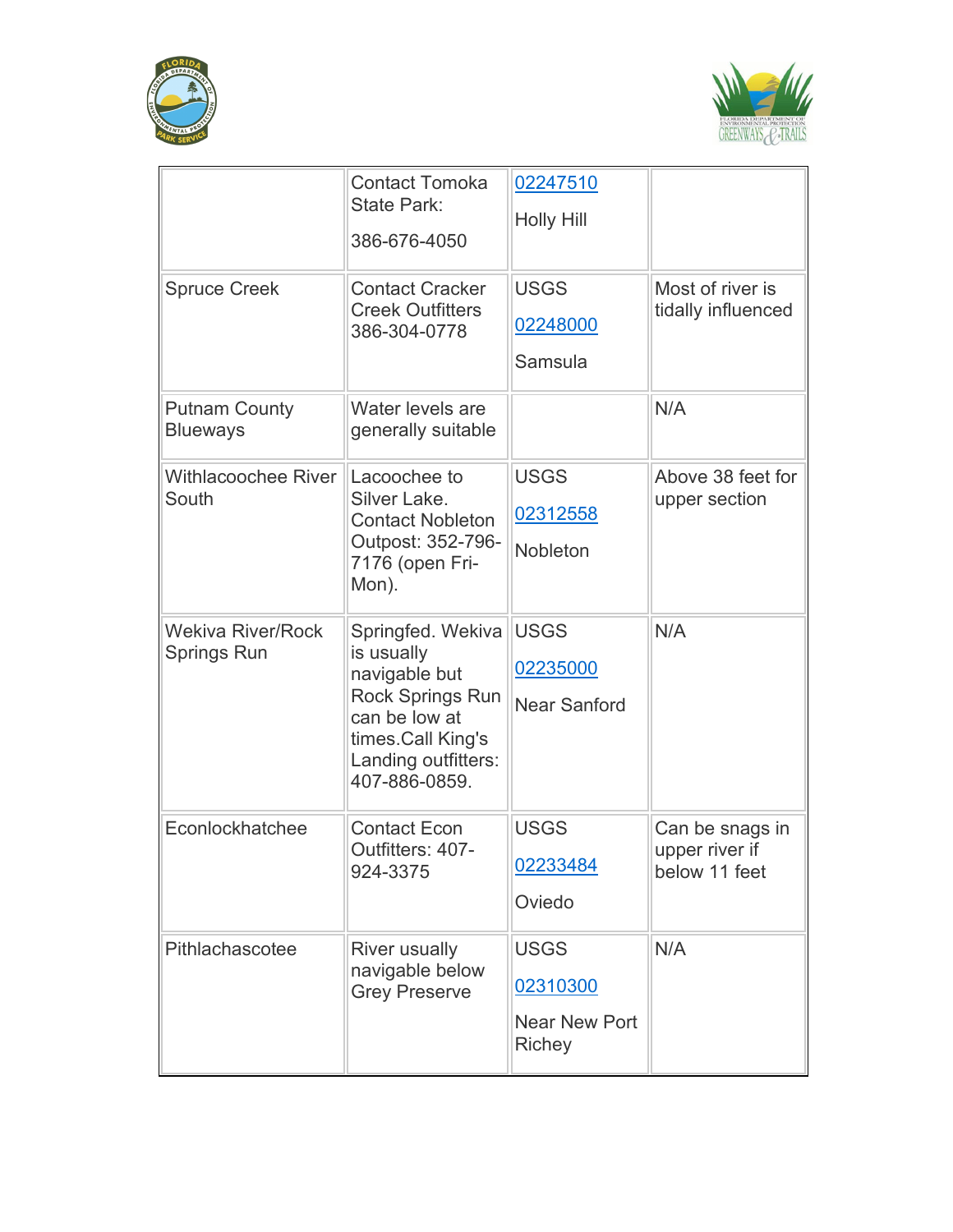



| Hillsborough                               | Above Sargeant<br>Park can become<br>shallow<br><b>Contact Canoe</b><br>Escape: 813-986-<br>2067                                               | <b>USGS</b><br>02303330<br>Near<br>Thonotosassa | N/A                       |
|--------------------------------------------|------------------------------------------------------------------------------------------------------------------------------------------------|-------------------------------------------------|---------------------------|
| Alafia                                     | River is generally<br>navigable                                                                                                                | <b>USGS</b><br>02301500<br>Lithia               | N/A                       |
| <b>Little Manatee</b>                      | <b>Call Canoe</b><br>Outpost: 813-634-<br>2228                                                                                                 | <b>USGS</b><br>02300500<br>Wimauma              | Above 2 feet              |
| <b>Paddle Manatee</b>                      | Most of the 75-<br>mile trail network<br>is tidally<br>influenced.                                                                             |                                                 | N/A                       |
| <b>Upper Manatee</b>                       | <b>Contact Ray's</b><br>Canoe Hideaway:<br>941-747-3909                                                                                        |                                                 | N/A                       |
| <b>Charlotte County</b><br><b>Blueways</b> | <b>Tidally influenced</b>                                                                                                                      |                                                 | <b>Tidally influenced</b> |
| Peace                                      | Above Zolfo<br><b>Springs</b><br><b>Call Canoe</b><br>Outpost: 863-494-<br>1215.<br>Below Zolfo, may<br>have to zig-zag to<br>find deep enough | <b>USGS</b><br>02294898<br>Ft. Meade            | Above 72 feet             |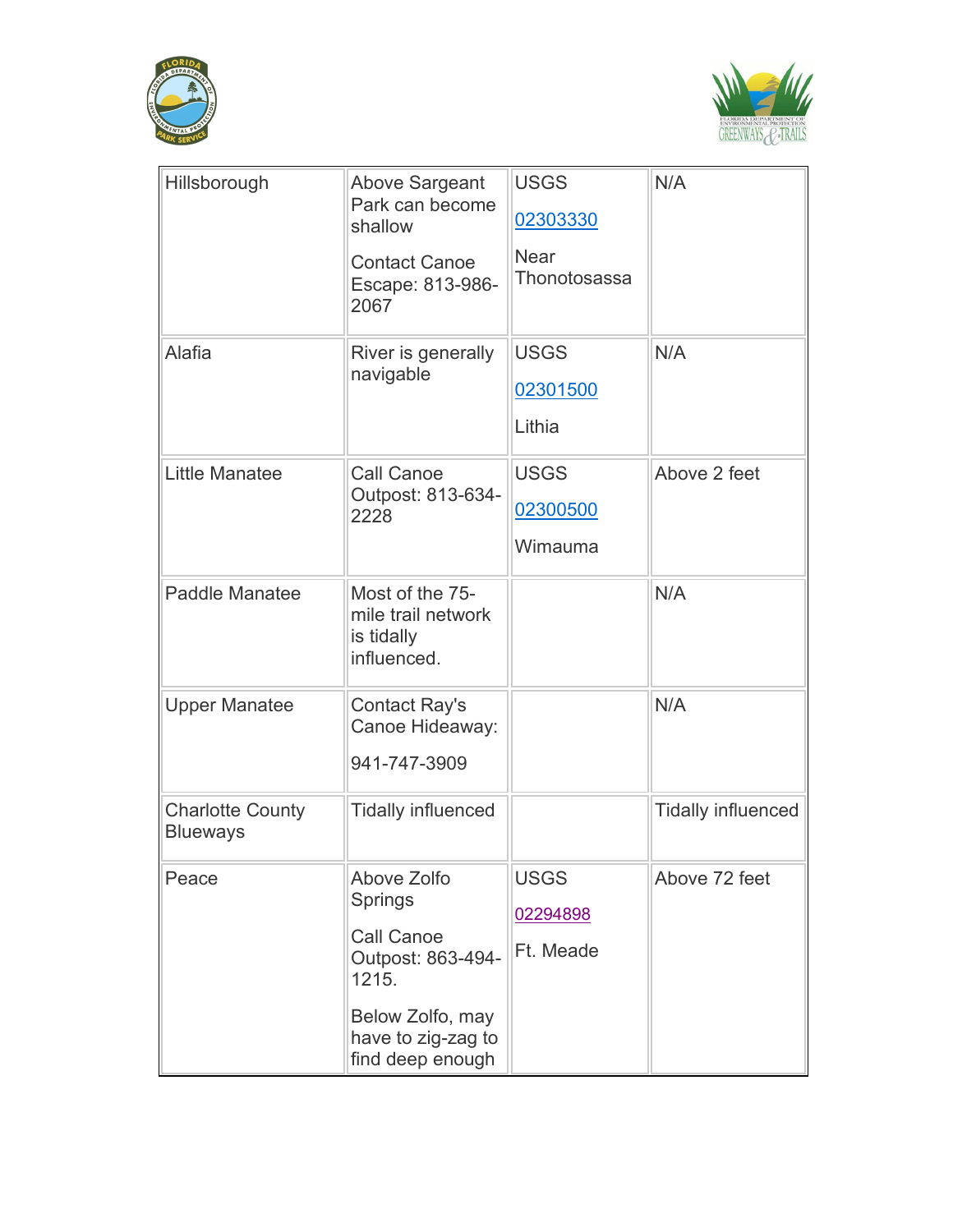



|                                                                | water during low<br>rainfall periods.                                                                                               |         |                                                                 |
|----------------------------------------------------------------|-------------------------------------------------------------------------------------------------------------------------------------|---------|-----------------------------------------------------------------|
| <b>Buster Island</b>                                           | Trail can be<br>impassable in low<br>water. Inquire with<br>Lake Kissimmee<br>State park: 863-<br>696-1112.                         | No gage | N/A                                                             |
| Loxahatchee                                                    | <b>Above Trapper</b><br>Nelson's historic<br>site. Contact<br>Jonathan<br><b>Dickinson State</b><br>Park rentals: 561-<br>746-1466. | No gage | Often low in<br>spring. Must pull<br>over small<br>wooden dams. |
| <b>Jupiter Waterway</b><br>Trail                               | Eastern half of<br>trails are tidally<br>influenced.                                                                                | No gage | N/A                                                             |
| <b>Whiskey Creek</b>                                           | <b>Tidally influenced</b>                                                                                                           |         | <b>Tidally influenced</b>                                       |
| Estero Bay and<br><b>River</b>                                 | <b>Tidally influenced</b>                                                                                                           |         | <b>Tidally influenced</b>                                       |
| Calusa Blueway                                                 | <b>Tidally influenced</b>                                                                                                           |         | <b>Tidally influenced</b>                                       |
| <b>Hickey Creek</b>                                            | Always navigable                                                                                                                    |         | N/A                                                             |
| <b>Blackwater</b><br>River/Royal Palm<br><b>Hammock</b>        | <b>Tidally influenced</b>                                                                                                           |         | <b>Tidally influenced</b>                                       |
| FL<br>Circumnavigational<br><b>Saltwater Paddling</b><br>Trail | <b>Tidally influenced</b>                                                                                                           |         | <b>Tidally influenced</b>                                       |